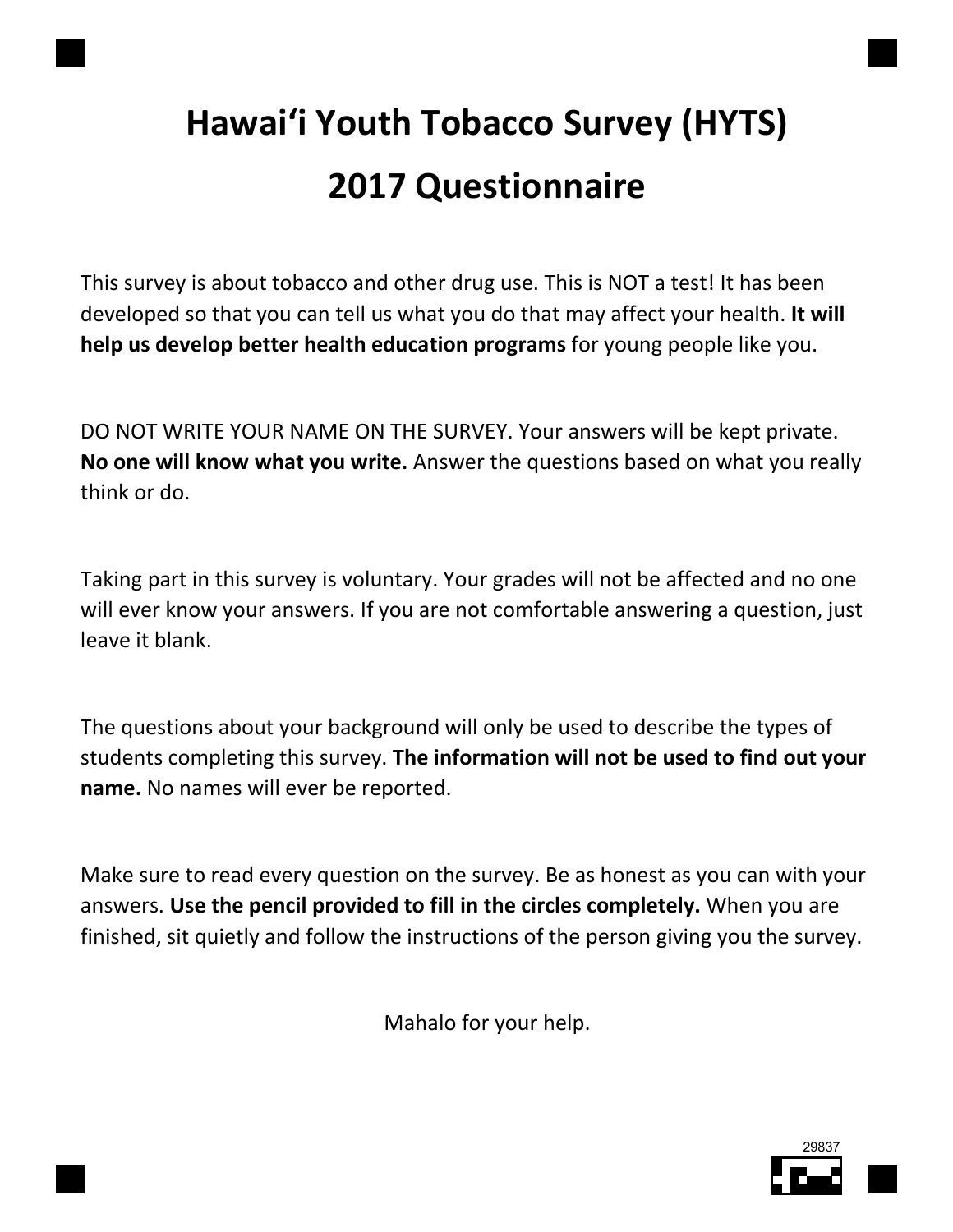#### The following questions ask some background information about you.

- 1. How old are you?
	- 9 years old or younger
	- 10 years old
	- 11 years old
	- 12 years old
	- 13 years old
	- 14 years old
	- 15 years old
	- 16 years old
	- 17 years old
	- 18 years old
	- 19 years old or older
- 2. What is your sex?
	- Female
	- O Male
- 3. What grade are you in?
	- $O$  6th
	- $O$  7th
	- O 8th
	- O 9th
	- $O$  10th
	- $O$  11th
	- 12th
	- Ungraded or other grade
- 4. Which of the following best describes you?
	- O Heterosexual (Straight)
	- Gay or Lesbian
	- O Bisexual
	- Not Sure
- 5. Some people describe themselves as transgender when their sex at birth does not match the way they think or feel about their gender. Are you transgender?
	- O No, I am not transgender
	- Yes, I am transgender
	- O I am not sure if I am transgender
	- $O$  I do not know what this question is asking
- 6. Are you Hispanic or Latino?
	- O No
	- Yes, I am Mexican, Mexican American, or Chicano
	- Yes, I am Puerto Rican
	- Yes, I am Cuban or Cuban American
	- Yes, I am some other Hispanic or Latino not listed here
- 7. What race or races do you consider yourself to be? (You can CHOOSE ONE ANSWER or MORE THAN ONE ANSWER)
	- American Indian or Alaskan Native
	- O Asian
	- **O** Black or African American
	- O Native Hawaiian or Other Pacific Islander
	- White

The following questions are specific to Hawai'i.

- 8. How do you describe yourself? (You can CHOOSE
	- ONE ANSWER or MORE THAN ONE ANSWER)
		- **O** Black or African American
		- Caucasian/White
		- O Chinese
		- Filipino
		- Hawaiian/Part Hawaiian
		- O Hispanic or Latino
		- Japanese
		- O Other Pacific Islander
		- O Some other group
- 9. Which one of these groups best describes you? (CHOOSE ONLY ONE ANSWER)
	- **O** Black or African American
	- Caucasian/White
	- O Chinese
	- Filipino
	- Hawaiian/Part Hawaiian
	- O Hispanic or Latino
	- Japanese
	- O Other Pacific Islander
	- O Some other group
	- $O$  I do not describe myself as only one group

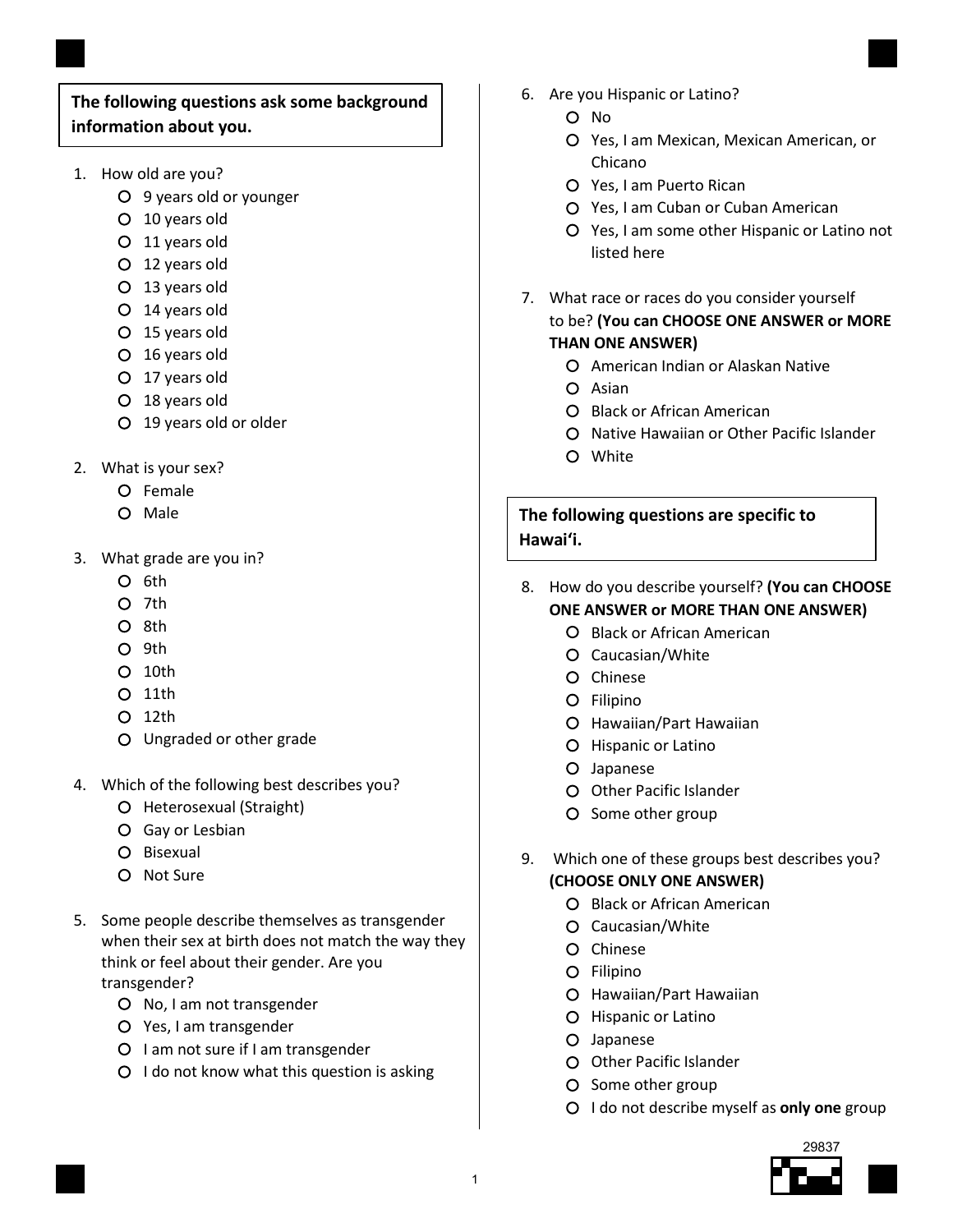- 10. What language do you speak mainly at home? (CHOOSE ONLY ONE ANSWER)
	- O English
	- O Chinese (any dialect)
	- Japanese
	- O Hawaiian
	- O Ilocano or Tagalog
	- O Spanish
	- O Other
- 11. Which answer best describes where you were born?
	- I was born in Hawai'i
	- O I was born in the United States outside of Hawai'i
	- O I was born in another country
	- $O$  I don't know
- 12. Which answer best describes where your mother was born?
	- My mother was born in Hawai'i
	- My mother was born in the United States outside of Hawai'i
	- My mother was born in another country
	- O I don't know
- 13. Which answer best describes where your father was born?
	- My father was born in Hawai'i
	- My father was born in the United States outside of Hawai'i
	- My father was born in another country
	- I don't know
- 14. Do you live in…
	- A stand-alone house
	- O Townhouse
	- A multi-unit building like an apartment or condominium
	- O Other type of housing
- 15. During the last 30 days, about how much money did you have each week to spend any way you want to?
	- O None
	- Less than \$1
	- $O$  \$1 to \$5
	- $O$  \$6 to \$10
	- O \$11 to \$20
	- $O$  \$21 to \$50
	- O More than \$50

### The following questions ask about your use of cigarettes

- 16. Have you ever tried cigarette smoking, even one or two puffs?
	- Yes
	- O No
- 17. How old were you when you first tried cigarette smoking, even one or two puffs?
	- O I have never smoked cigarettes, not even one or two puffs
	- 8 years old or younger
	- 9 years old
	- 10 years old
	- 11 years old
	- 12 years old
	- 13 years old
	- 14 years old
	- 15 years old
	- 16 years old
	- 17 years old
	- 18 years old
	- 19 years old or older
- 18. Do you think that you will try a cigarette soon?
	- O I have already tried smoking cigarettes
	- Yes
	- O No
- 19. Do you think you will smoke a cigarette in the next year?
	- O Definitely yes
	- O Probably yes
	- O Probably not
	- Definitely not

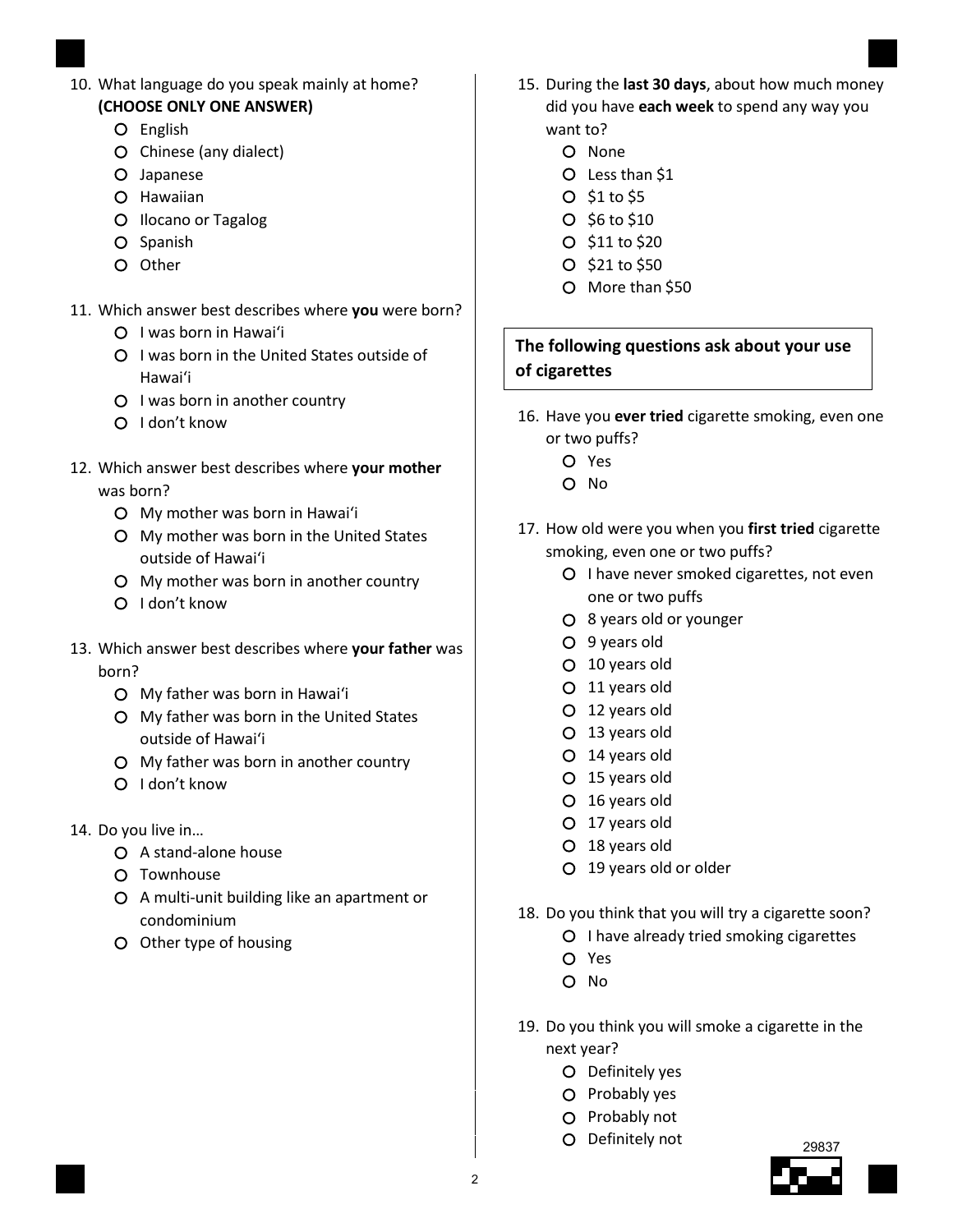

- 20. About how many cigarettes have you smoked in your entire life?
	- O I have never smoked cigarettes, not even one or two puffs
	- 1 or more puffs but never a whole cigarette
	- O 1 cigarette
	- 2 to 5 cigarettes
	- $\circ$  6 to 15 cigarettes (about 1/2 a pack total)
	- 16 to 25 cigarettes (about 1 pack total)
	- 26 to 99 cigarettes (more than 1 pack, but less than 5 packs)
	- 100 or more cigarettes (5 or more packs)
- 21. During the past 30 days, on how many days did you
	- smoke cigarettes?
		- 0 days
		- 1 or 2 days
		- 3 to 5 days
		- 6 to 9 days
		- 10 to 19 days
		- 20 to 29 days
		- All 30 days
- 22. During the past 30 days, what brand of cigarettes did you usually smoke? (CHOOSE ONLY ONE ANSWER)
	- $O$  I did not smoke cigarettes during the past 30 days
	- O I did not smoke a usual brand
	- American Spirit
	- O Camel
	- GPC, Basic, or Doral
	- $O$  Kool
	- O Lucky Strike
	- O Marlboro
	- O Newport
	- O Parliament
	- Virginia Slims
	- O Some other brand not listed here
- 23. Menthol cigarettes are cigarettes that taste like mint. During the past 30 days, were the cigarettes that you usually smoked menthol?
	- $O$  I did not smoke cigarettes during the past 30 days
	- Yes
	- $O$  No
	- O Not sure
- 24. During the past 30 days, how did you get your own cigarettes? (You can CHOOSE ONE ANSWER or MORE THAN ONE ANSWER)
	- $O$  I did not smoke cigarettes during the past 30 days
	- O I bought them myself
	- $O$  I had someone else buy them for me
	- O I borrowed or bummed them
	- O Someone gave them to me without my asking
	- O I took them from a store or another person
	- O I got them some other way
- 25. During the past 30 days, where did you buy your own cigarettes? (You can CHOOSE ONE ANSWER or MORE THAN ONE ANSWER)
	- $O$  I did not buy cigarettes during the past 30 days
	- A gas station
	- A convenience store
	- A grocery store
	- O A drugstore
	- A vending machine
	- Over the Internet
	- O Through the mail
	- O Some other place not listed here
- 26. During the past 30 days, did anyone refuse to sell you cigarettes because of your age?
	- $O$  I did not try to buy cigarettes during the past 30 days
	- Yes
	- O No

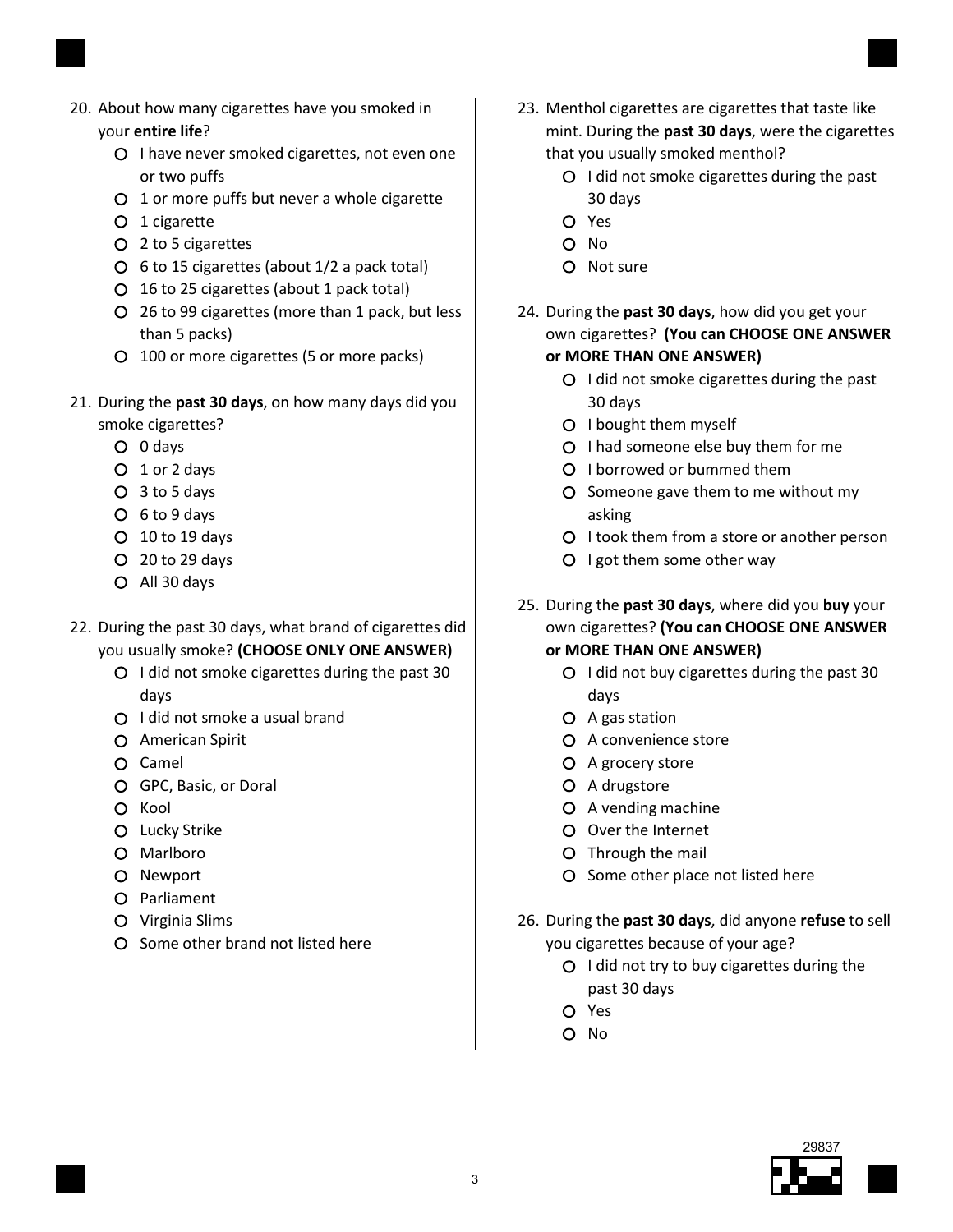#### The following questions ask about your use of electronic cigarettes or e-cigarettes

- 27. Have you ever been curious about using an e-cigarette?
	- O Definitely yes
	- O Probably yes
	- O Probably not
	- Definitely not
- 28. Have you ever used an e-cigarette, even once or twice?
	- Yes
	- O No
- 29. Do you think that you will try an e-cigarette soon?
	- Definitely yes
	- O Probably yes
	- O Probably not
	- Definitely not
- 30. Do you think you will use an e-cigarette in the next year?
	- O Definitely yes
	- O Probably yes
	- O Probably not
	- O Definitely not
- 31. How old were you when you first tried using an e-cigarette, even once or twice?
	- O I have never used e-cigarettes
	- 8 years old or younger
	- 9 years old
	- 10 years old
	- 11 years old
	- 12 years old
	- 13 years old
	- 14 years old
	- 15 years old
	- 16 years old
	- 17 years old
	- 18 years old
	- 19 years old or older
- 32. During the past 30 days, on how many days did you use e-cigarettes?
	- 0 days
	- 1 or 2 days
	- 3 to 5 days
	- 6 to 9 days
	- 10 to 19 days
	- 20 to 29 days
	- All 30 days
- 33. What brands of e-cigarettes have you ever tried? (You can CHOOSE ONE ANSWER or MORE THAN ONE ANSWER)
	- O I have never tried e-cigarettes
	- Volcano
	- O Blu
	- O NJOY
	- O VUSE
	- MarkTen
	- O Logic
	- Vapin Plus
	- O eGo
	- O Halo
	- $O$  V<sub>2</sub>
	- O Fin
	- O Some other brand not listed here
	- O I do not know the brand name
- 34. Thinking about all types of e-cigarettes, have you used the disposable kind or rechargeable/ refillable/tank kind?
	- O I have never tried an e-cigarette
	- Only the disposable kind
	- Only the rechargeable/refillable/tank kind
	- O Both the disposable kind and rechargeable/refillable/tank kind

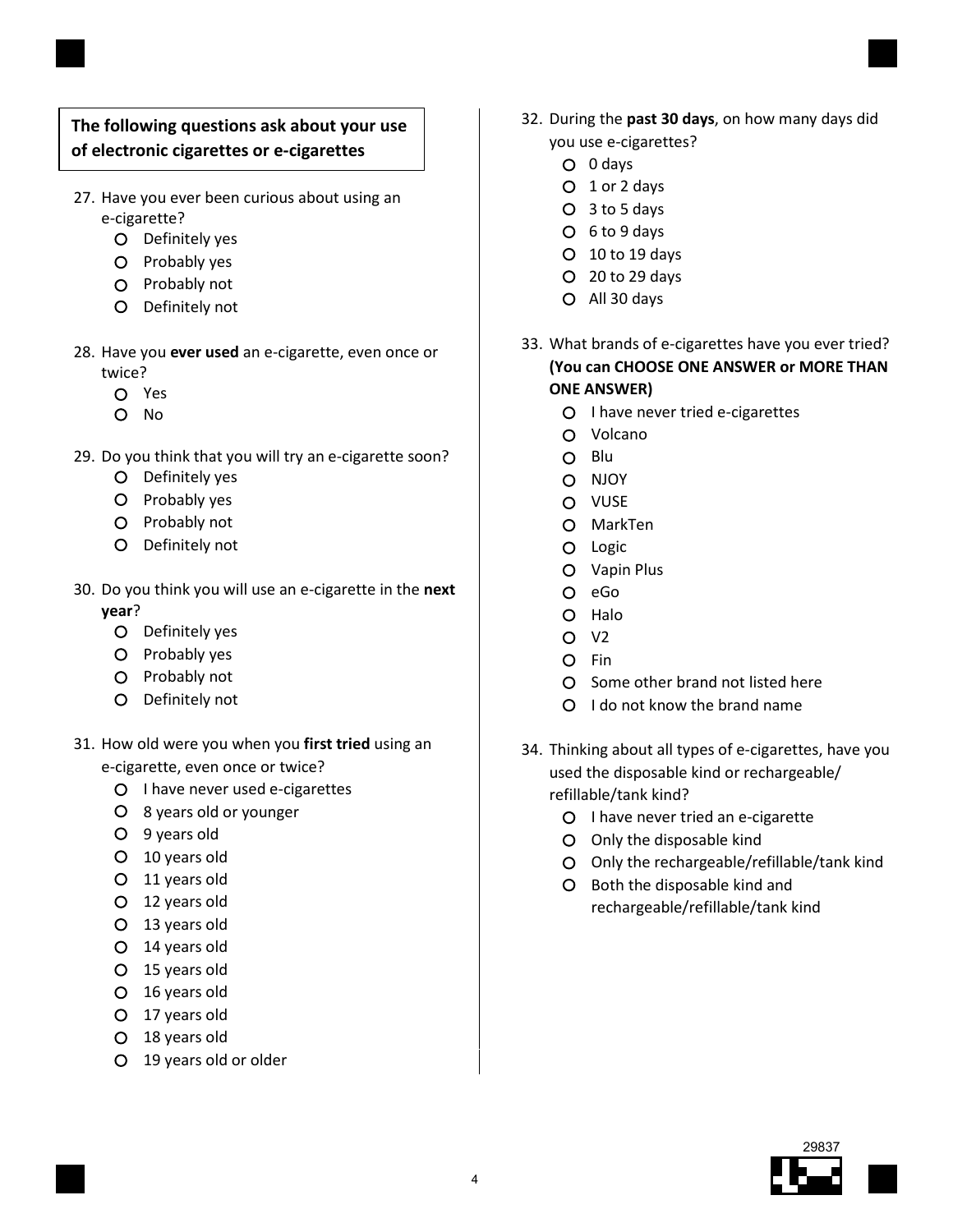35. Have you ever used an e-cigarette device with a substance besides nicotine? (You can CHOOSE ONE

#### ANSWER or MORE THAN ONE ANSWER)

- Yes, I have used an e-cigarette device with Marijuana, THC or hash oil, or THC wax
- Yes, I have used an e-cigarette device with another substance that is not marijuana, THC or hash oil, or THC wax
- O No, I have only used an e-cigarette device with nicotine
- O No, I have never used an e-cigarette device
- Don't Know / Not Sure
- 36. During the past 30 days, where did you get or buy the e-cigarettes that you have used? (You can

#### CHOOSE ONE ANSWER or MORE THAN ONE ANSWER)

- $O$  I have never tried an e-cigarette in the past 30 days
- A gas station
- A grocery store
- O A drugstore
- A mall or shopping center kiosk/stand
- On the Internet
- A vape shop or other store that only sells e-cigarettes
- O Some other place not listed here
- From a family member
- From a friend
- From some other person that is not a family member or a friend
- 37. What are the reasons you have used e-cigarettes? (You can CHOOSE ONE ANSWER or MORE THAN ONE ANSWER)
	- O I have never tried an e-cigarette
	- Friend or family member used them
	- To try to quit using other tobacco products, such as cigarettes
	- They cost less than other tobacco products, such as cigarettes
	- They are easier to get than other tobacco products, such as cigarettes
	- Famous people on TV or in movies use them
	- They are less harmful than other forms of tobacco, such as cigarettes
	- They are available in flavors, such as mint, candy, fruit, or chocolate
	- They can be used in areas where other tobacco products, such as cigarettes, are not allowed
	- O I used them for some other reason
- 38. During the past 30 days, did anyone refuse to sell you e-cigarettes because of your age?
	- $O$  I did not try to buy e-cigarettes during the past 30 days
	- Yes
	- O No

# The following questions ask about your use of other tobacco products

- 39. How old were you when you first tried smoking a cigar, cigarillo, or little cigar, even one or two puffs?
	- O I have never smoked a cigar, cigarillo, or little cigar, not even one or two puffs
	- 8 years old or younger
	- 9 years old
	- 10 years old
	- 11 years old
	- 12 years old
	- 13 years old
	- 14 years old
	- 15 years old
	- 16 years old
	- 17 years old
	- 18 years old
	- 19 years old or older

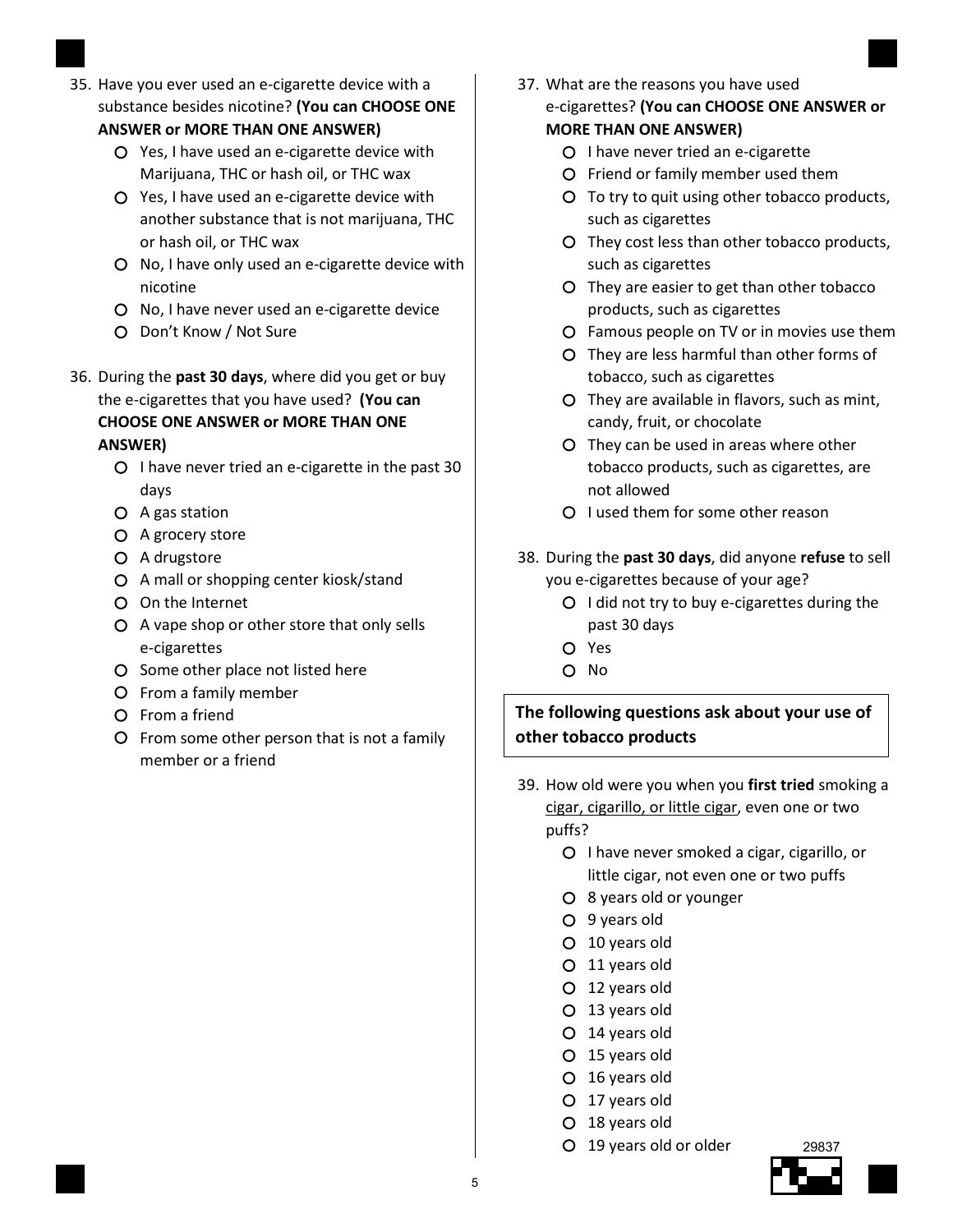- 40. During the past 30 days, on how many days did you smoke cigars, cigarillos, or little cigars?
	- 0 days
	- 1 or 2 days
	- 3 to 5 days
	- 6 to 9 days
	- 10 to 19 days
	- 20 to 29 days
	- All 30 days
	- 41. How old were you when you used chewing tobacco, snuff, or dip for the first time?
		- O I have never used chewing tobacco, snuff, or dip
		- 8 years old or younger
		- 9 years old
		- 10 years old
		- 11 years old
		- 12 years old
		- 13 years old
		- 14 years old
		- 15 years old
		- 16 years old
		- 17 years old
		- 18 years old
		- 19 years old or older
- 42. During the past 30 days, on how many days did you use chewing tobacco, snuff, or dip?
	- 0 days
	- 1 or 2 days
	- 3 to 5 days
	- 6 to 9 days
	- 10 to 19 days
	- 20 to 29 days
	- All 30 days
- 43. How old were you when you first tried smoking tobacco in a hookah or waterpipe, even one or two puffs?
	- O I have never smoked tobacco in a hookah or waterpipe
	- 8 years old or younger
	- 9 years old
	- 10 years old
	- 11 years old
	- 12 years old
	- 13 years old
	- 14 years old
	- 15 years old
	- 16 years old
	- 17 years old
	- 18 years old
	- 19 years old or older
- 44. During the past 30 days, on how many days did you smoke tobacco in a hookah or waterpipe?
	- 0 days
	- O 1 or 2 days
	- 3 to 5 days
	- 6 to 9 days
	- 10 to 19 days
	- 20 to 29 days
	- All 30 days
- 45. Which of the following tobacco products have you ever tried, even just one time? (You can CHOOSE ONE ANSWER or MORE THAN ONE ANSWER)
	- O Roll-your-own cigarettes
	- Flavored cigarettes, such as Camel Crush
	- O Clove cigars
	- Flavored little cigars
	- O Smoking tobacco from a hookah or a waterpipe
	- O Snus, such as Camel or Marlboro Snus
	- Dissolvable tobacco products, such as Ariva, Stonewall, Camel orbs, Camel sticks, or Camel strips
	- Electronic cigarettes or e-cigarettes, such as Volcano, Blu, or NJOY
	- O Some other new tobacco products not listed here
	- O I have not tried any of the products listed above or any new tobacco product

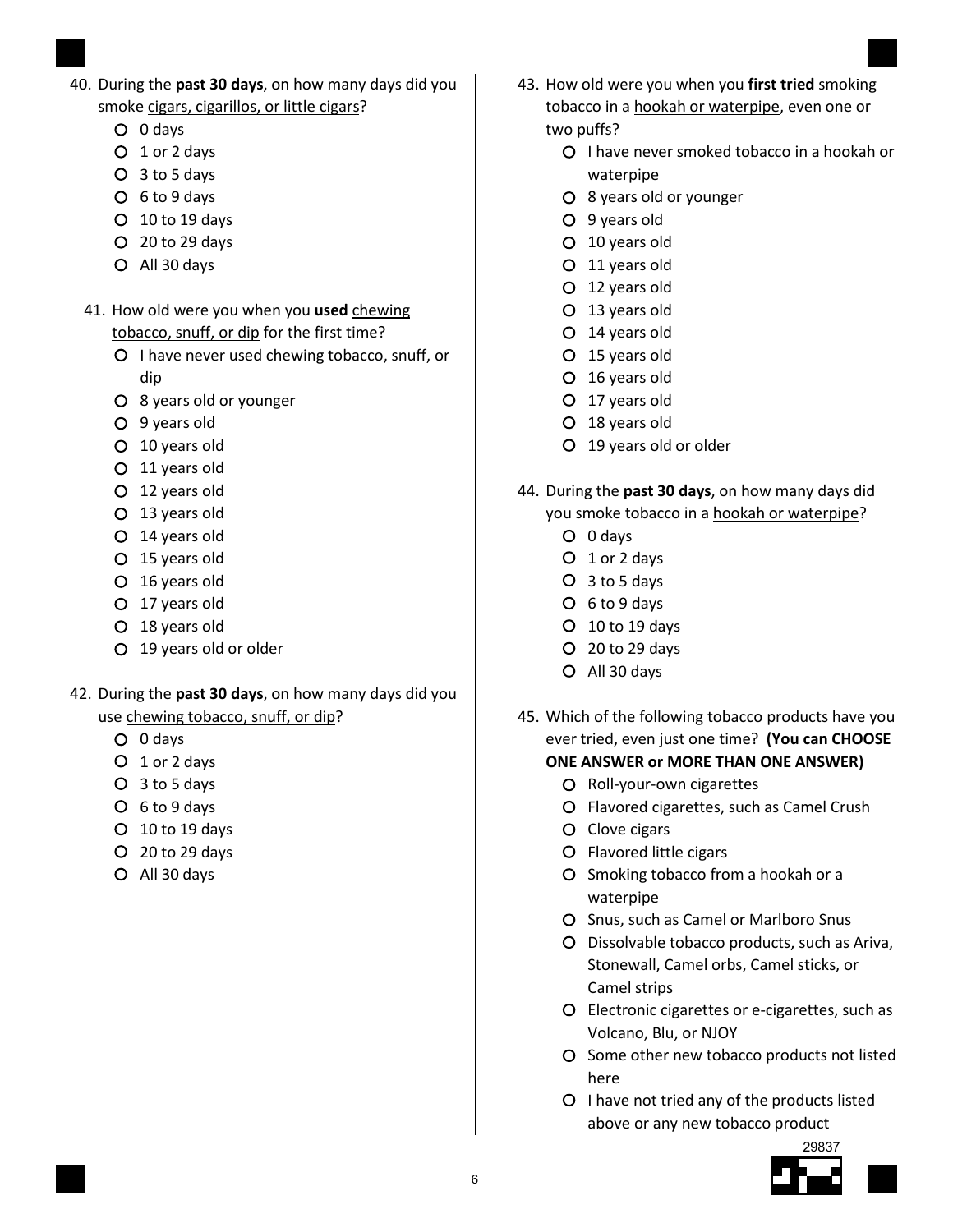- 46. In the past 30 days, which of the following products have you used on at least one day? (You can CHOOSE ONE ANSWER or MORE THAN ONE ANSWER)
	- O Roll-your-own cigarettes
	- Flavored cigarettes, such as Camel Crush
	- O Clove cigars
	- Flavored little cigars
	- O Smoking tobacco from a hookah or a waterpipe
	- O Snus, such as Camel or Marlboro Snus
	- Dissolvable tobacco products, such as Ariva, Stonewall, Camel orbs, Camel sticks, or Camel strips
	- Electronic cigarettes or e-cigarettes, such as Volcano, Blu, or NJOY
	- O Some other new tobacco products not listed here
	- $O$  I have not tried any of the products listed above or any new tobacco product

#### The following questions are about your exposure to smoke from various tobacco products

- 47. Does anyone who lives with you now...? (You can CHOOSE ONE ANSWER or MORE THAN ONE ANSWER)
	- O Smoke cigarettes
	- Use chewing tobacco, snuff, or dip
	- Use snus
	- O Smoke cigars, cigarillos, or little cigars
	- Use e-cigarettes
	- O Smoke tobacco using a hookah or waterpipe
	- O Smoke tobacco out of a pipe other than a hookah or waterpipe
	- O Smoke bidis (small brown cigarettes wrapped in a leaf)
	- O Smoke kreteks (clove cigarettes)
	- Use any other form of tobacco
	- No one who lives with me now uses any form of tobacco
- 48. During the past 7 days, on how many days did someone smoke tobacco products in your home while you were there?
	- 0 days
	- $O$  1 day
	- 2 days
	- 3 days
	- 4 days
	- 5 days
	- O 6 days
	- O 7 days
- 49. During the past 7 days, on how many days did you ride in a vehicle where someone was smoking a tobacco product?
	- 0 days
	- $O$  1 day
	- 2 days
	- 3 days
	- 4 days
	- 5 days
	- O 6 days
	- O 7 days
- 50. During the past 7 days, on how many days did you breathe the smoke from someone who was smoking a tobacco product at your school, including school buildings, school grounds, and school parking lots?
	- 0 days
	- $O$  1 day
	- 2 days
	- 3 days
	- 4 days
	- 5 days
	- O 6 days
	- O 7 days

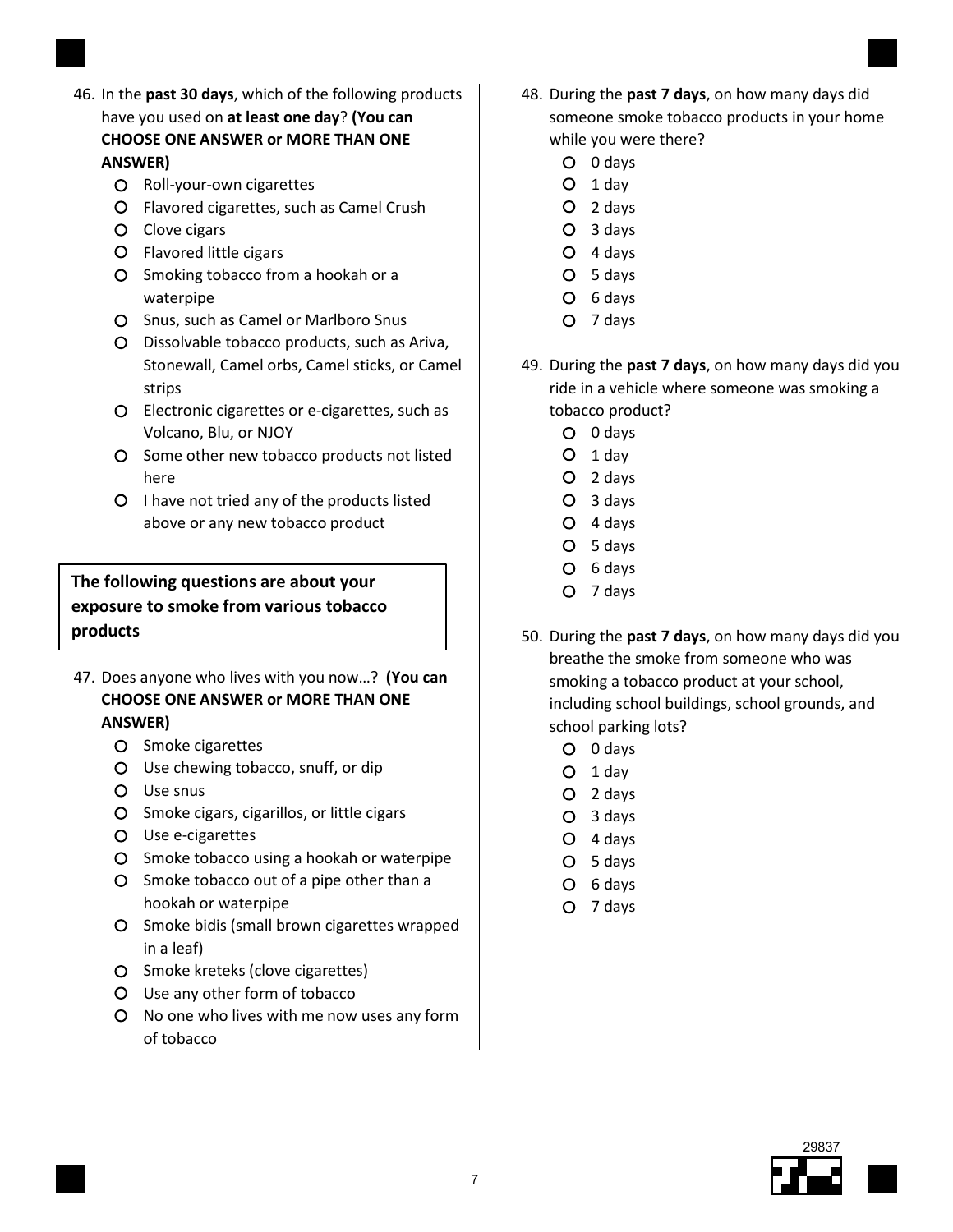- 51. During the past 7 days, on how many days did you breathe the smoke or vapor from someone who was smoking tobacco products including e-cigarettes in an indoor or outdoor public place? Examples of indoor public places are schools, buildings, stores, restaurants, and sports arenas. Examples of outdoor public places are school grounds, parking lots, stadiums, and parks.
	- 0 days
	- $O$  1 day
	- 2 days
	- 3 days
	- 4 days
	- 5 days
	- 6 days
	- 7 days
- 52. Not including the vapor from e-cigarettes, do you think that breathing smoke from other people's cigarettes or other tobacco products causes…?
	- No harm
	- Little harm
	- O Some harm
	- $O$  A lot of harm
- 53. Do you think that breathing vapor from other people's e-cigarettes causes…?
	- No harm
	- Little harm
	- O Some harm
	- $\Omega$  A lot of harm

#### The following questions are about your exposure to tobacco advertising

- 54. When you are using the Internet, how often do you see ads for tobacco products including e-cigarettes?
	- O I do not use the Internet
	- O Never
	- O Rarely
	- O Sometimes
	- Most of the time
	- Always
- 55. When you go to a convenience store, supermarket, or gas station, how often do you see ads or promotions for cigarettes and other tobacco products including e-cigarettes?
	- O I never go to a convenience store, supermarket, or gas station
	- O Never
	- O Rarely
	- O Sometimes
	- Most of the time
	- Always
- 56. When you watch TV or go to the movies, how often do you see actors and actresses using cigarettes or other tobacco products including e-cigarettes?
	- $O$  I do not watch TV or go to the movies
	- O Never
	- O Rarely
	- O Sometimes
	- Most of the time
	- Always
- 57. During the past 30 days, how often did you see an ad for cigarettes, including e-cigarettes or smokeless tobacco that was outdoors or could be seen from outside a store?
	- O I did not see an ad for cigarettes, e-cigarettes, or smokeless tobacco during the past 30 days
	- O Never
	- O Rarely
	- O Sometimes
	- Most of the time
	- Always
- 58. When you are listening to the radio, how often do you hear ads or promotions for tobacco products including e-cigarettes?
	- Q I do not listen to the radio
	- O Never
	- O Rarely
	- O Sometimes
	- Most of the time
	- Always

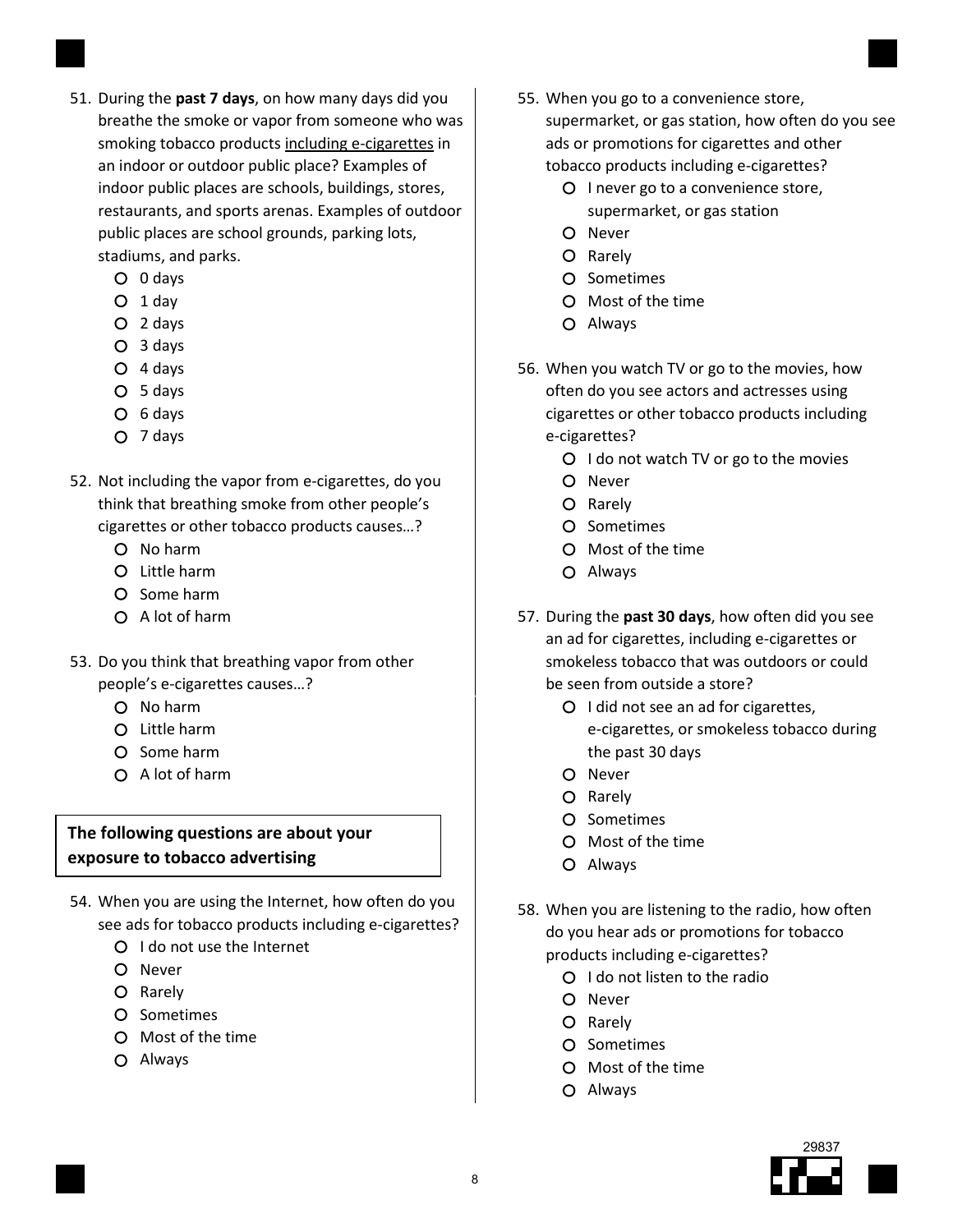- 59. During the past 30 days, did you see or hear any anti-tobacco advertising on any of the following? (You can CHOOSE ONE ANSWER or MORE THAN ONE ANSWER)
	- O I did not see or hear any anti-tobacco advertising in the past 30 days
	- Advertising on walls or on kiosks, shopping centers, or malls
	- TV ads
	- Radio ads
	- Aloha Stadium
	- O A bus
	- O Parking lots
	- On-screen ads in movie theaters
	- Print ads (e.g., Honolulu Weekly)
- 60. During the past 30 days, have you seen or heard commercials on TV, the Internet, or on the radio about the dangers of e-cigarettes?
	- O Not in the past 30 days
	- $O$  1–3 times in the past 30 days
	- 1–3 times per week
	- Daily or almost daily
	- More than once a day
- 61. Do you believe that tobacco companies try to get young people under 18 to use tobacco products?
	- Yes
	- $O$  No.
- 62. During this school year, were you taught in any of your classes about why you should not use tobacco products?
	- Yes
	- $O$  No

#### The following questions are about your use of other drugs

- 63. During your life, which of the following have you ever tried, even just one time? (You can CHOOSE ONE ANSWER or MORE THAN ONE ANSWER)
	- $O$  Alcohol
	- Marijuana
	- O Stimulants (such as cocaine, methamphetamine, ice, speed)
	- Depressants or downers (such as Quaaludes, heroin, OxyContin)
	- O Hallucinogens (such as LSD/PCP, mushrooms, acid)
	- Ecstasy or other club drugs (such as Molly, MDMA)
	- O I have not tried any of the products listed above
- 64. During the past 30 days, which of the following have you ever tried, even just one time? (You can CHOOSE ONE ANSWER or MORE THAN ONE ANSWER)
	- O Alcohol
	- Marijuana
	- O Stimulants (such as cocaine, methamphetamine, ice, speed)
	- Depressants or downers (such as Quaaludes, heroin, OxyContin)
	- Hallucinogens (such as LSD/PCP, mushrooms, acid)
	- Ecstasy or other club drugs (such as Molly, MDMA)
	- O I have not tried any of the products listed above.
- 65. During the past 30 days, how many times did you take prescription pain medicine without a doctor's prescription or differently than how a doctor told you to use it? (Count drugs such as codeine, Vicodin, OxyContin, Hydrocodone, and Percocet).
	- O 0 times
	- O 1 or 2 times
	- 3 to 9 times
	- 10 to 19 times
	- 20 to 39 times
	- 40 or more times

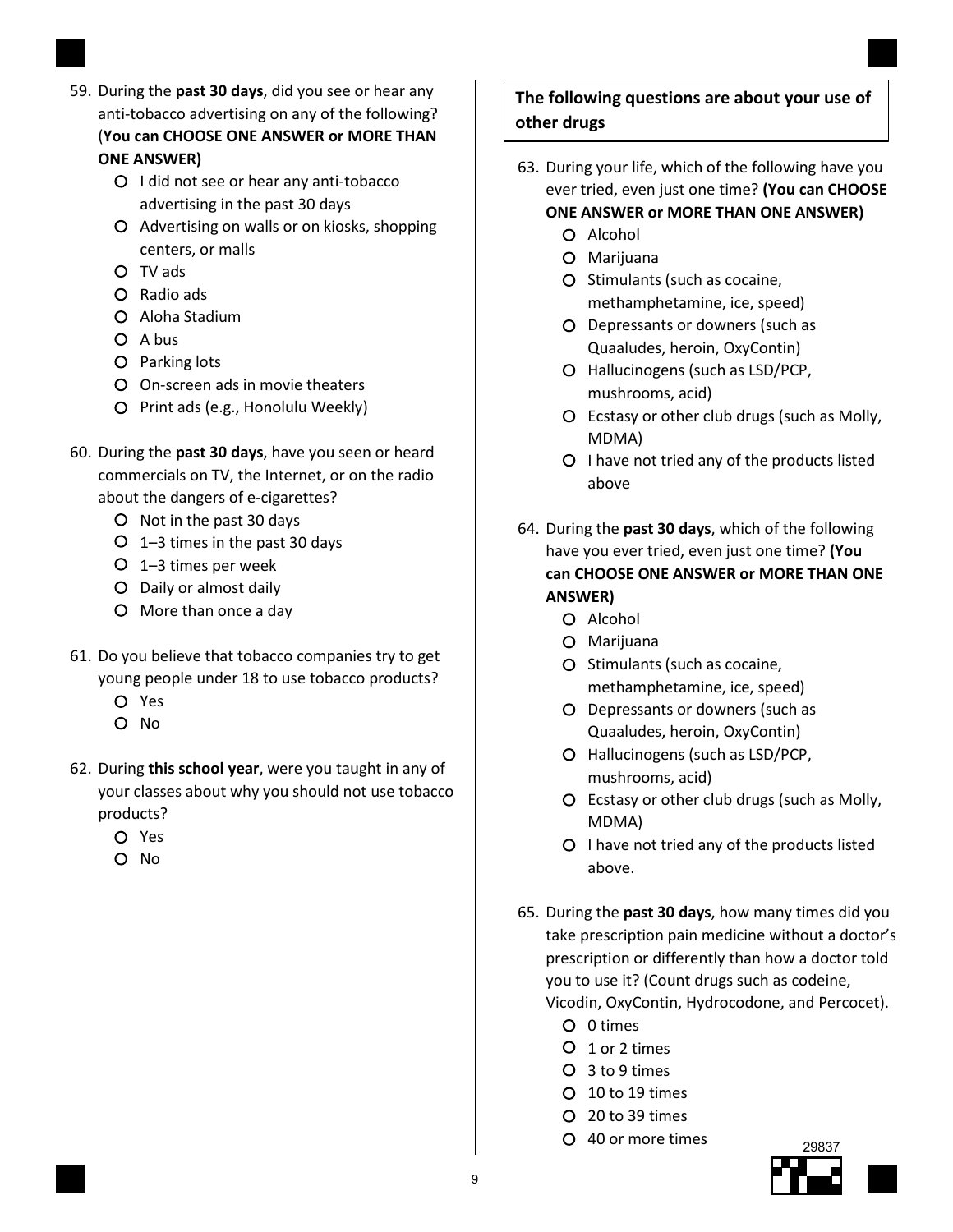- 66. During your life, how many times have you sniffed glue, breathed the contents of aerosol spray cans, or inhaled any paints or sprays to get high?
	- O 0 times
	- O 1 or 2 times
	- 3 to 9 times
	- 10 to 19 times
	- 20 to 39 times
	- 40 or more times
- 67. During your life, have you ever injected any drug into your body?
	- Yes
	- O No
- 68. During the past 12 months, how many times have you injected any drug into your body?
	- 0 times
	- O 1 or 2 times
	- 3 to 9 times
	- 10 to 19 times
	- 20 to 39 times
	- 40 or more times
- 69. During the past 12 months, has anyone offered, sold, or given you an illegal drug on school

#### property?

- Yes
- O No

The following questions are about if you have ever tried to quit smoking or using other drugs

- 70. Do you want to stop smoking cigarettes (for good)?
	- O I do not smoke now
	- Yes
	- O No
- 71. I plan to stop smoking cigarettes for good within the next… (PLEASE CHOOSE THE FIRST ANSWER THAT FITS)
	- O I do not smoke now
	- 7 days
	- 30 days
	- 6 months
	- $O$  1 year
	- O I do not plan to stop smoking cigarettes within the next year
- 72. During the past 12 months, how many times have you stopped smoking for one day or longer because you were trying to quit smoking cigarettes for good?
	- O I did not smoke during the past 12 months
	- $O$  I did not try to quit during the past 12 months
	- O 1 time
	- 2 times
	- 3-5 times
	- 6-9 times
	- 10 or more times
- 73. In the past 12 months, did you do any of the following to help you quit using tobacco of any kind, including e-cigarettes for good? (You can CHOOSE ONE ANSWER or MORE THAN ONE ANSWER)
	- Q I did not use tobacco of any kind during the past 12 months
	- O I did not try to quit during the past 12 months
	- Attended a program at my school
	- Attended a program in the community
	- Called a telephone help line or telephone quit line
	- Used nicotine gum
	- Used nicotine patch
	- Used any medicine to help quit
	- Visited an Internet quit site
	- Got help from family or friends
	- Used another method such as hypnosis or acupuncture
	- O Tried to quit on my own or quit "cold turkey"
- 74. Do you want to give up drinking or using drugs?
	- O I do not drink alcohol or use drugs
	- Yes
	- O No

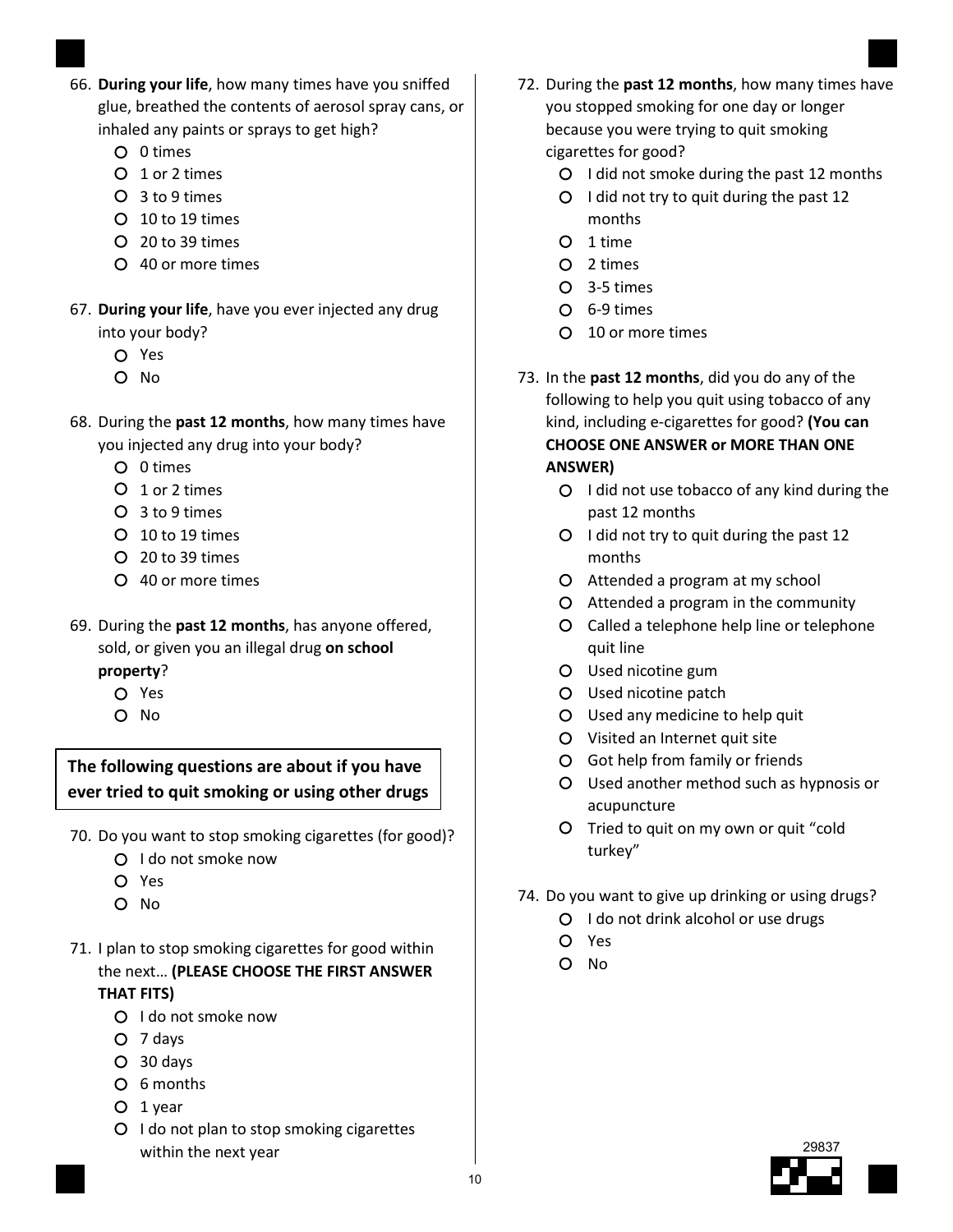- 75. Did you ever try to give up drinking or using drugs?
	- I have never drunk alcohol or used drugs
		- Yes
		- $O$  No

#### The following questions are about your opinions about tobacco, drug use, and other topics

- 76. How easy would it be for you to get tobacco products if you wanted some?
	- Very easy
	- O Somewhat easy
	- Not easy at all
- 77. How strongly do you agree with the statement "All tobacco products are dangerous"?
	- O Strongly agree
	- O Agree
	- O Disagree
	- O Strongly disagree
- 78. How strongly do you agree with the statement "All e-cigarettes are dangerous"?
	- O Strongly agree
	- O Agree
	- Disagree
	- O Strongly disagree
- 79. Do you think young people who smoke cigarettes have more friends?
	- Definitely yes
	- O Probably yes
	- O Probably not
	- O Definitely not
- 80. Do you think it is wrong for someone your age to... (You can CHOOSE ONE ANSWER or MORE THAN ONE ANSWER)
	- Take a handgun to school
	- $O$  Steal anything worth more than \$5
	- O Pick a fight with someone
	- Attack someone with the idea of seriously hurting them
	- O Stay away from school all day when your parent thinks you are at school
	- Drink alcohol regularly (once or twice a month)
	- O Smoke cigarettes
	- O Smoke marijuana (sometimes called pot, pakalolo, weed, grass, or hash)
	- Use LSD, cocaine, methamphetamine, or other illegal drugs
- 81. Do you think that people risk harming themselves (physically or other ways) if they... (You can CHOOSE ONE ANSWER or MORE THAN ONE ANSWER)?
	- Have four or more drinks of alcohol once or twice each weekend
	- Use marijuana occasionally
	- Use marijuana regularly
	- Use inhalants to get high occasionally
	- Use cocaine occasionally
	- Use methamphetamine occasionally
	- Use hallucinogens occasionally
	- Use Ecstasy or other "club drugs" occasionally
	- Use Prescription drugs occasionally

#### The following questions are about your BEST FRIENDS

- 82. If one of your best friends were to offer you a cigarette, would you smoke it?
	- O Definitely yes
	- O Probably yes
	- O Probably not
	- Definitely not

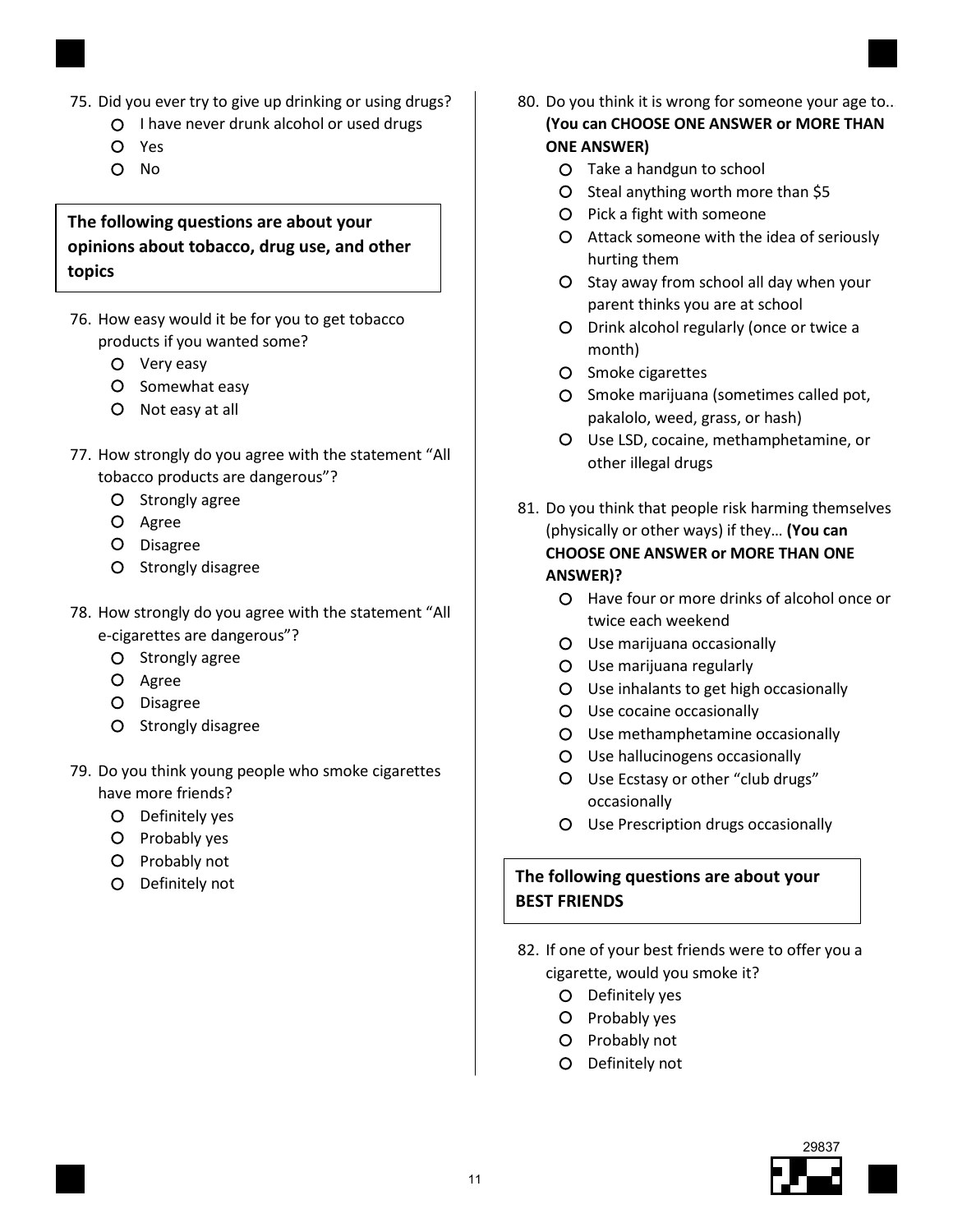

- 83. If one of your best friends were to offer you an e-cigarette, would you use it?
	- O Definitely yes
	- O Probably yes
	- O Probably not
	- Definitely not
- 84. How many of your four closest friends smoke cigarettes?
	- O None
	- One
	- O Two
	- O Three
	- O Four
	- O Not sure
- 85. How many of your four closest friends smoke
	- e-cigarettes?
		- O None
		- O One
		- O Two
		- O Three
		- O Four
		- O Not sure
- 86. Would your best friends think it is wrong for YOU to…? (You can CHOOSE ONE ANSWER or MORE THAN ONE ANSWER)
	- Take a handgun to school
	- O Steal anything worth more than \$5
	- O Pick a fight with someone
	- Attack someone with the idea of seriously hurting them
	- O Stay away from school all day when your parent think you are at school
	- O Drink alcohol regularly (once or twice a month)
	- O Smoke cigarettes
	- O Smoke marijuana (sometimes called pot, pakalolo, weed, grass, or hash)
	- Use LSD, cocaine, methamphetamine, or other illegal drugs

## The following questions are about your PARENTS and other adults in your neighborhood

- 87. Would your parents think it is wrong for YOU
	- to …? (You can CHOOSE ONE ANSWER or MORE THAN ONE ANSWER)
		- Take a handgun to school
		- $O$  Steal anything worth more than \$5
		- O Pick a fight with someone
		- Attack someone with the idea of seriously hurting them
		- O Stay away from school all day when your parent think you are at school
		- Drink alcohol regularly (once or twice a month)
		- O Smoke cigarettes
		- O Smoke marijuana (sometimes called pot, pakalolo, weed, grass, or hash)
		- Use LSD, cocaine, methamphetamine, or other illegal drugs
- 88. Would adults in my neighborhood think it is wrong for kids my age to... (You can CHOOSE ONE ANSWER or MORE THAN ONE ANSWER)
	- Take a handgun to school
	- $O$  Steal anything worth more than \$5
	- O Pick a fight with someone
	- Attack someone with the idea of seriously hurting them
	- O Stay away from school all day when your parent thinks you are at school
	- Drink alcohol regularly (once or twice a month)
	- O Smoke cigarettes
	- O Smoke marijuana (sometimes called pot, pakalolo, weed, grass, or hash)
	- Use LSD, cocaine, methamphetamine, or other illegal drugs

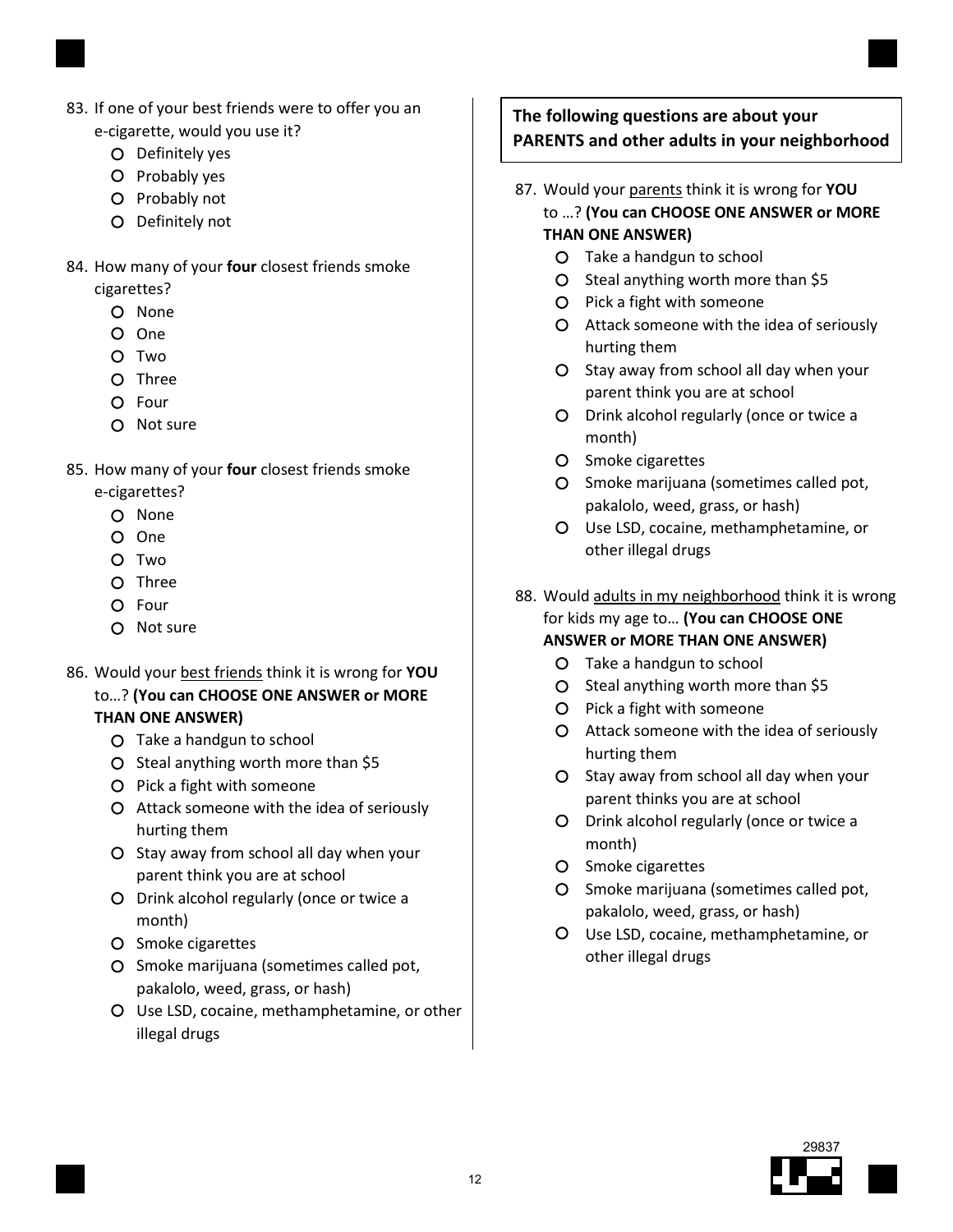

# The following questions are about your feelings.

- 89. During the past 30 days, how often did you argue with others?
	- O Not at all
	- Once or twice
	- O Several times
	- O Often
	- Most of the time
	- All of the time
- 90. During the past 30 days, how often did you get into fights?
	- O Not at All
	- O Once or Twice
	- O Several Times
	- $O$  Often
	- Most of the Time
	- All of the Time
- 91. During the past 30 days, how often did you yell,
	- swear, or scream at others?
		- O Not at All
		- Once or Twice
		- O Several Times
		- O Often
		- Most of the Time
		- All of the Time
- 92. During the past 30 days how often did you have fits of anger?
	- O Not at All
	- O Once or twice
	- O Several times
	- O Often
	- Most of the time
	- All of the time
- 93. During the past 30 days, how often did you refuse to do things teachers or parents ask you to do?
	- Not at All
	- Once or twice
	- O Several times
	- O Often
	- Most of the time
	- All of the time
- 94. During the past 30 days, how often did you cause trouble for no reason?
	- Not at All
	- Once or Twice
	- O Several Times
	- O Often
	- Most of the Time
	- All of the Time
- 95. During the past 30 days, how often did you find yourself lying about something?
	- O Not at All
	- Once or Twice
	- O Several Times
	- O Often
	- Most of the Time
	- $O$  All of the Time
- 96. During in the past 30 days, how often did you feel as if you could not sit still or had too much energy?
	- Not at All
	- Once or Twice
	- O Several Times
	- O Often
	- Most of the Time
	- All of the Time